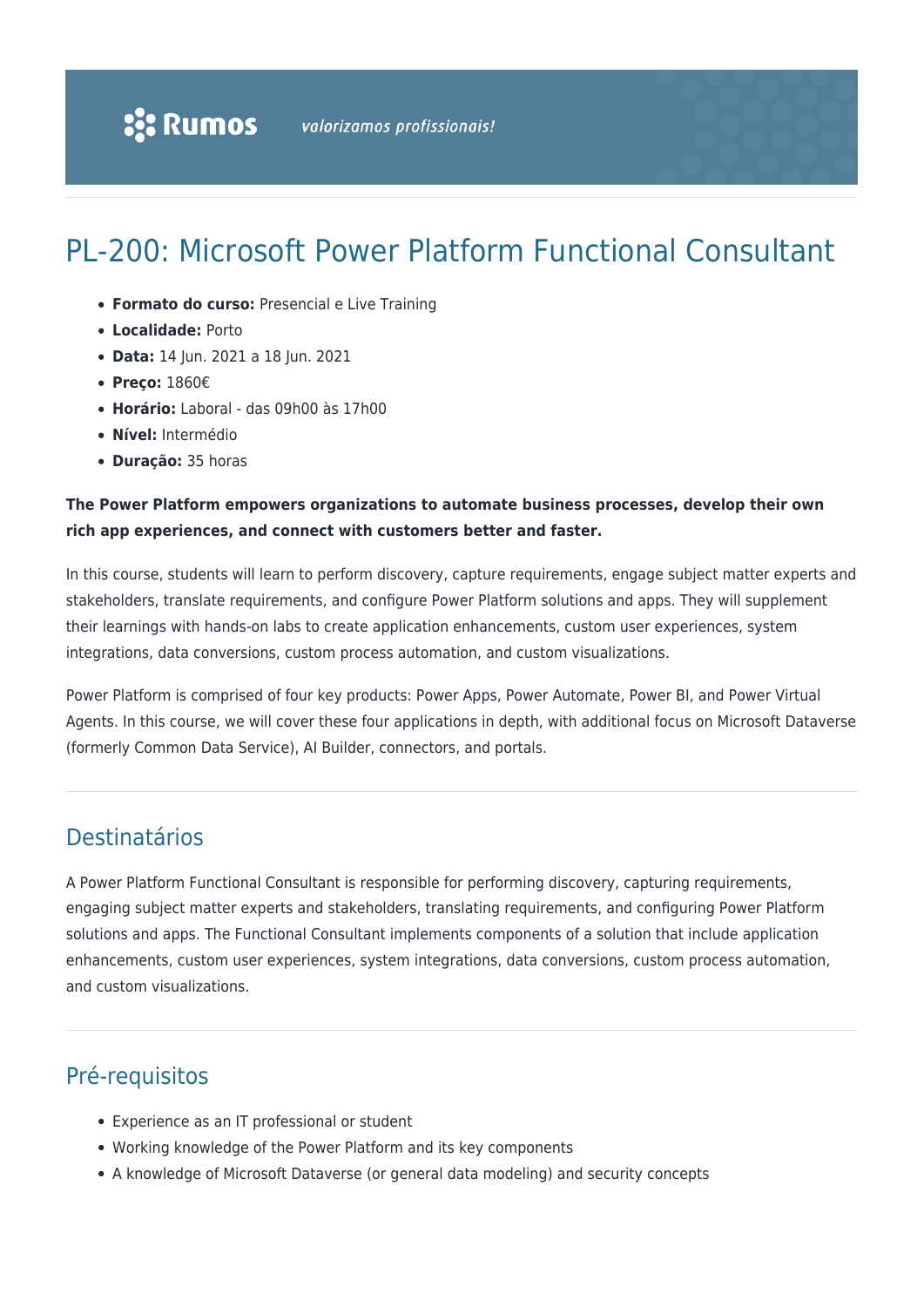# **Objectivos**

- Work with an organization to gather requirements and implement Power Platform solutions
- Build model-driven, canvas, and portal apps
- Create Power Automate flows
- Design a simple chatbot using Power Virtual Agents
- Analyze data using Power BI visualizations and dashboards

# Programa

# **Introduction to the Power Platform**

This module will provide the learner with background about the Power Platform and its 4 key components: Power Apps, Power Automate, Power BI, and Power Virtual Agents.

### Lessons

• Microsoft Power Platform overview

Lab : Validate lab environment

### **Work with Dataverse**

In this module, students will learn about creating a data model in Microsoft Dataverse, including importing data, using tabular reporting options, and configuring security. They will also learn about creating easy AI with AI Builder.

### Lessons

- Work with tables
- Understand data types and behavior
- Configure security settings

### Labs

- Create an app
- Create tables and columns
- Create relationships
- Additional table setting

### **Make model-driven apps with Power Apps**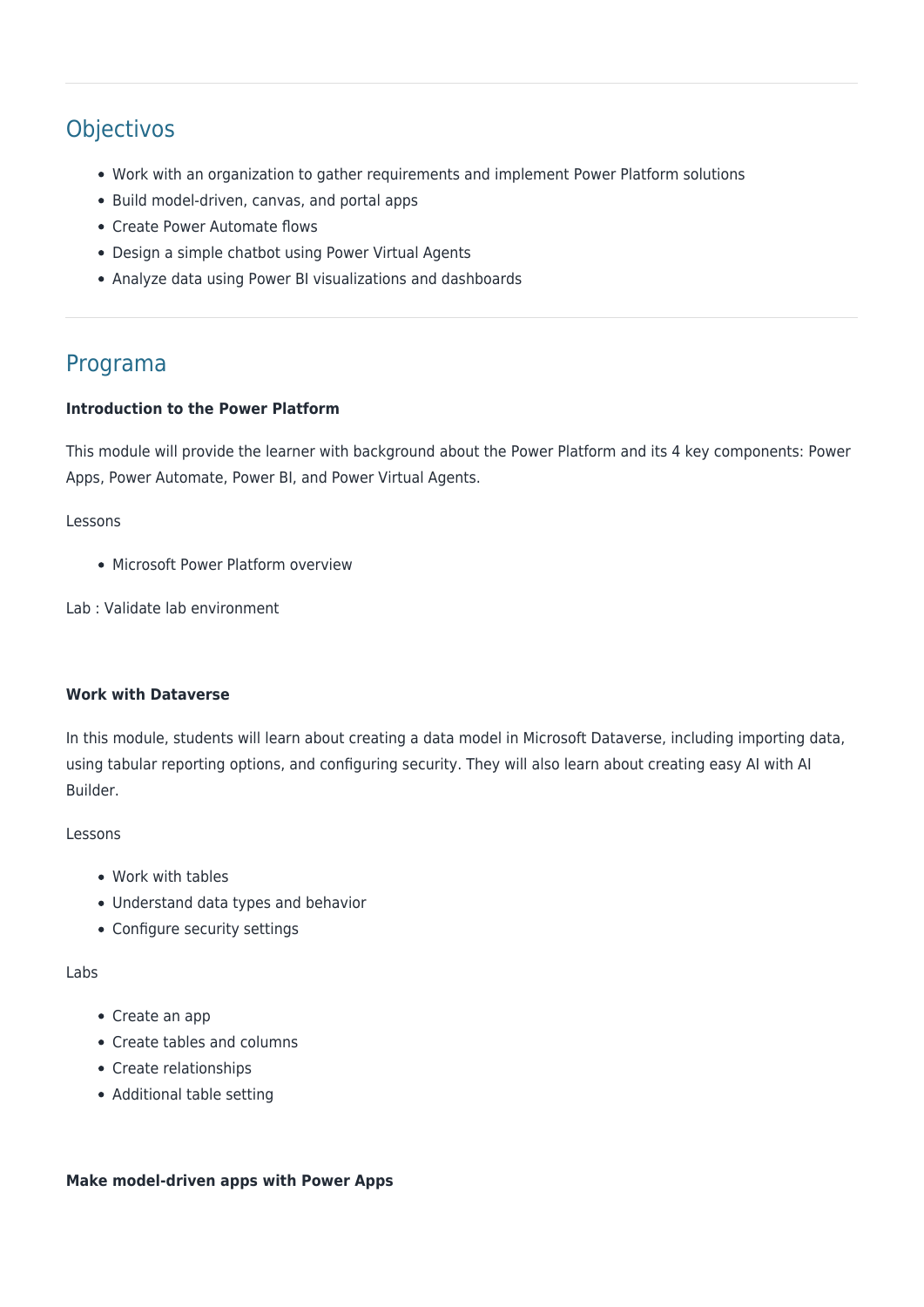In this module, students will learn the business value of Power Apps model-driven apps. They will then learn to how to configure and design them, including user experience considerations.

Lessons

- Building blocks of model-driven apps
- Design model-driven apps
- Forms and views

Labs

- Modify views
- Modify forms
- App designer

# **Make canvas apps with Power Apps**

In this module, students will learn the business value of Power Apps canvas apps. They will then learn to how to configure and design them, including user experience considerations.

### **Lessons**

- Power Apps studio
- Canvas apps capabilities
- User experience

## **Labs**

- Build a canvas app
- Work with data and services
- User experience

### **Make portals with Power Apps**

In this module, students will learn the business value of Power Apps portals. They will then learn to how to access Dataverse data in a portal and how portal authentication works.

Lessons

- Power Apps portals architecture
- Access Microsoft Dataverse in your portal
- Authentication and user management

# **Introduction to automation**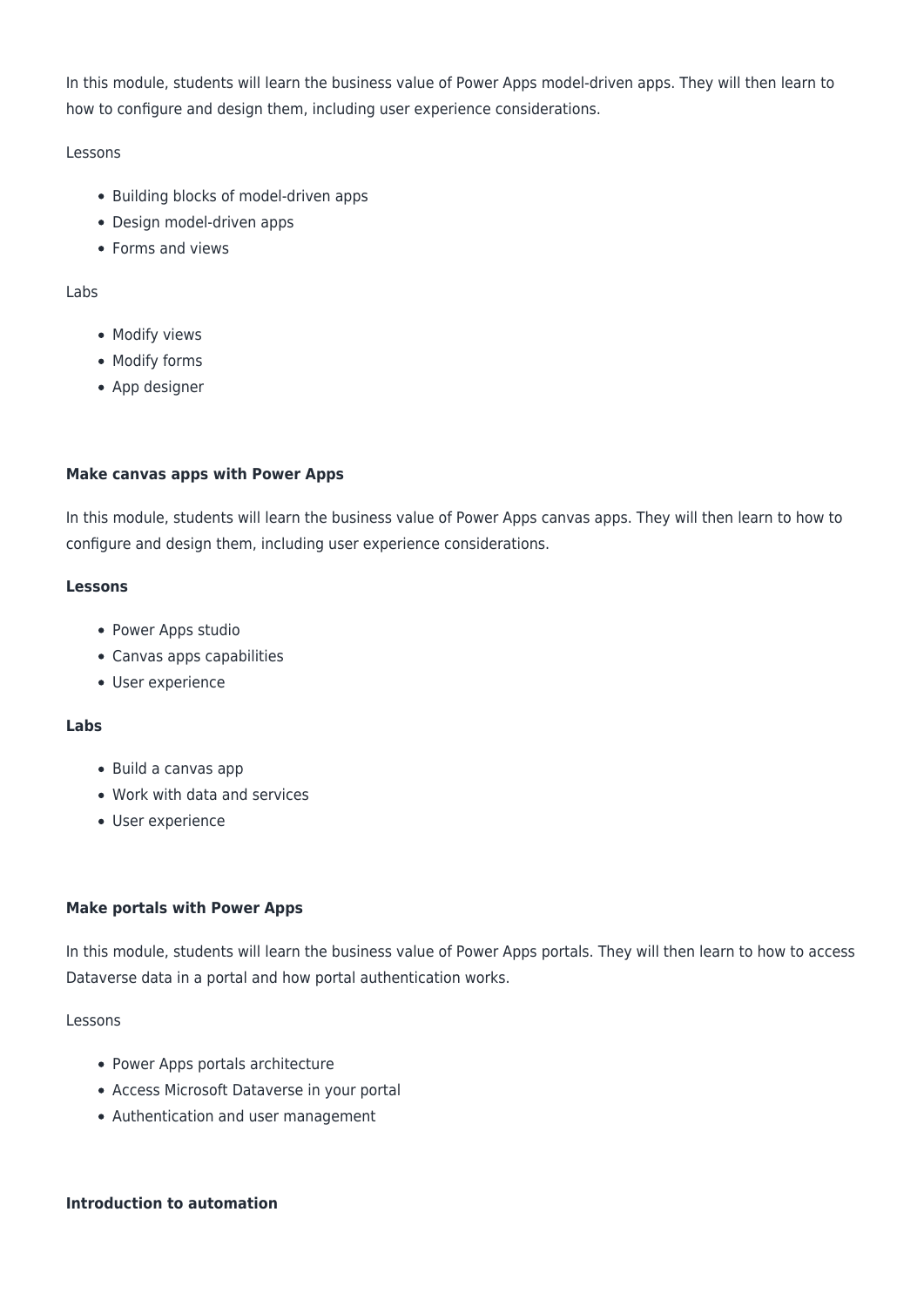In this module, students will learn about business rules and when they can be used. Students will also get an overview of Power Automate.

# Lessons

- Business rules
- Power Automate overview

# Labs

- Configure a new business rule
- Create security roles
- Create users
- Advanced business rules

# **Build Power Automate cloud flows**

In this module, students will learn the fundamentals of cloud flows, including triggers and flows. They will create two flows, including an approval flow.

# Lessons

- Fundamentals of cloud flows
- Triggers
- Actions

# Labs

- Create a flow
- Build an approval flow

# **Build Power Automate desktop flows**

In this module, students will learn what desktop flows are and how they are created. Students will also learn how desktop flows are used and how to use process advisor to better understand places to streamline workflows.

# Lessons

- Build desktop flows
- Use desktop flows
- Process advisor

# **Build business process flows**

In this module, students will learn the value of business process flows and how to use the business process flow designer. They will also practice building business process flows and learn how they can be automated.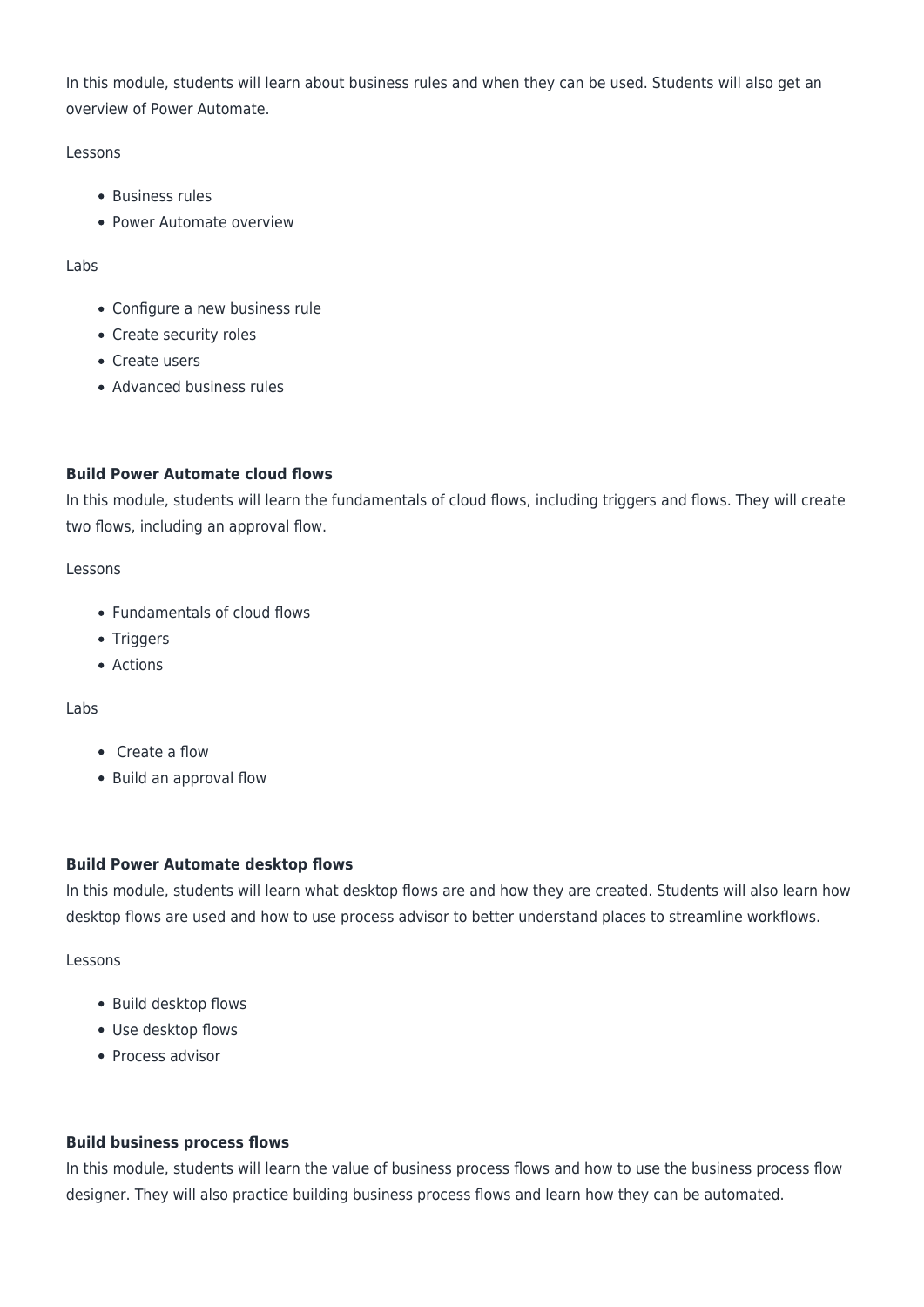#### Lessons

- Why use business process flows
- Using business process flow designer
- Automating your business process flow

Labs

- Build a branching business process flow
- Build a business process flow

# **Build chatbots with Power Virtual Agents**

In this module, students will learn how to automate customer interactions with a chatbot using Power Virtual Agents.

#### Lessons

- Create a chatbot
- Configure topics
- Automate and integrate
- Configure entities
- Test and publish chatbots

Lab : Build a chatbot

### **Analyze data with Power BI**

In this module, students will learn how to work with Power BI Desktop and Power BI Service to analyze data and create visualizations.

Lessons

- Use tabular reporting options in Dataverse
- Use charts and dashboards in Dataverse
- Get started with Power BI
- Model data in Power BI
- Create visualizations and dashboards
- Publish and share in Power BI

### **Putting it all together**

In this module, students will learn how the concepts of this course pull together and how to use functional consultant skills on Microsoft Power Platform engagements. They will also learn how solutions are used in Microsoft Power Platform and will be introduced to AI Builder.